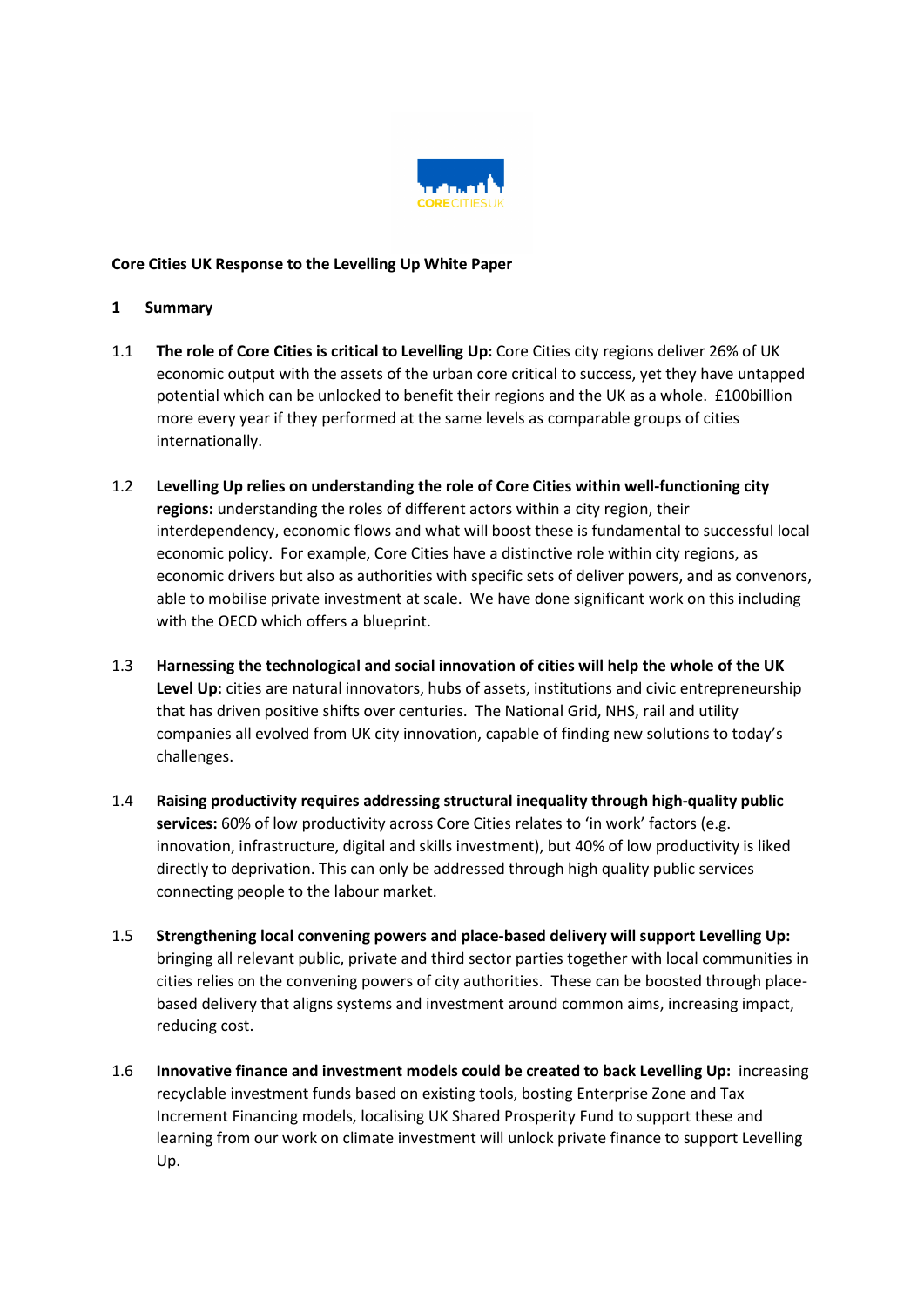- 1.7 Net Zero and a Just Transition should have a stronger focus within Levelling Up: Net Zero offers a major investment and jobs dividend for the UK, for example retrofitting the 1.98 million homes which require it across the Core Cities could unlock £27.7billion, creating 117,000 jobs. Ensuring the poorest and most vulnerable are not adversely affected by transition must also be a priority.
- 1.8 Cities can leverage local pride and identity to support Levelling Up: cities are naturally capable of cohering multiple cultures and identities toward shared aims, a sense of local pride, ambition and collective action. This mediating role can be leveraged to support Levelling Up across large population hubs.

# ANNEXE 1: Detailed points

## 2 The role of Core Cities is critical to Levelling Up

- 2.1 As the LUWP acknowledges, Core Cities are critical to the UK economy and to Levelling Up. Their city regions deliver 26% of UK economic output, are home to 20 million people and 40% of UK university students pre-Covid.
- 2.2 The challenges of Covid are accelerating transition to a different future economy, confronting the UK with a choice: deal with persistent challenges and grow, or risk entrenching inequality and low productivity. This is the central challenge for Levelling Up.
- 2.3 Levelling Up is a massive task. The UK 2070 Commission calculated that tackling regional economic disparity across the UK is similar in magnitude to the re-unification of Germany, something which has, to date, required €2 trillion of investment.
- 2.4 It is completely clear that this task cannot be accomplished without fully mobilising the resources, assets, scale, delivery and investment capacity of the UK's Core Cities.
- 2.5 Core Cities offer to Government, supported by our institutions and businesses, is to address Levelling Up by managing a rapid, positive transition to the future economy, creating and protecting jobs, growing business and trade links. Our cities are already economic hubs of innovation and can do more to diversify the UK's urban offer, providing different and affordable lifestyle choices, capturing more global economic activity for surrounding areas.
- 2.6 Our cities and nearby towns have a complex, mutually dependent relationship. Successful economic policy should understand how to leverage these relationships to get the most from all our urban communities, through a mixture of investment, freedoms and policy reform, encouraging innovation and making the most of our global links and international opportunities.

### Levelling Up relies on enabling well-functioning city regions

2.7 Core City authorities work closely with city region partners, and although there are functions that should be delivered at that level, urban local government has a unique yet complimentary set of powers to do much of the heavy lifting. Urban cores have a distinct role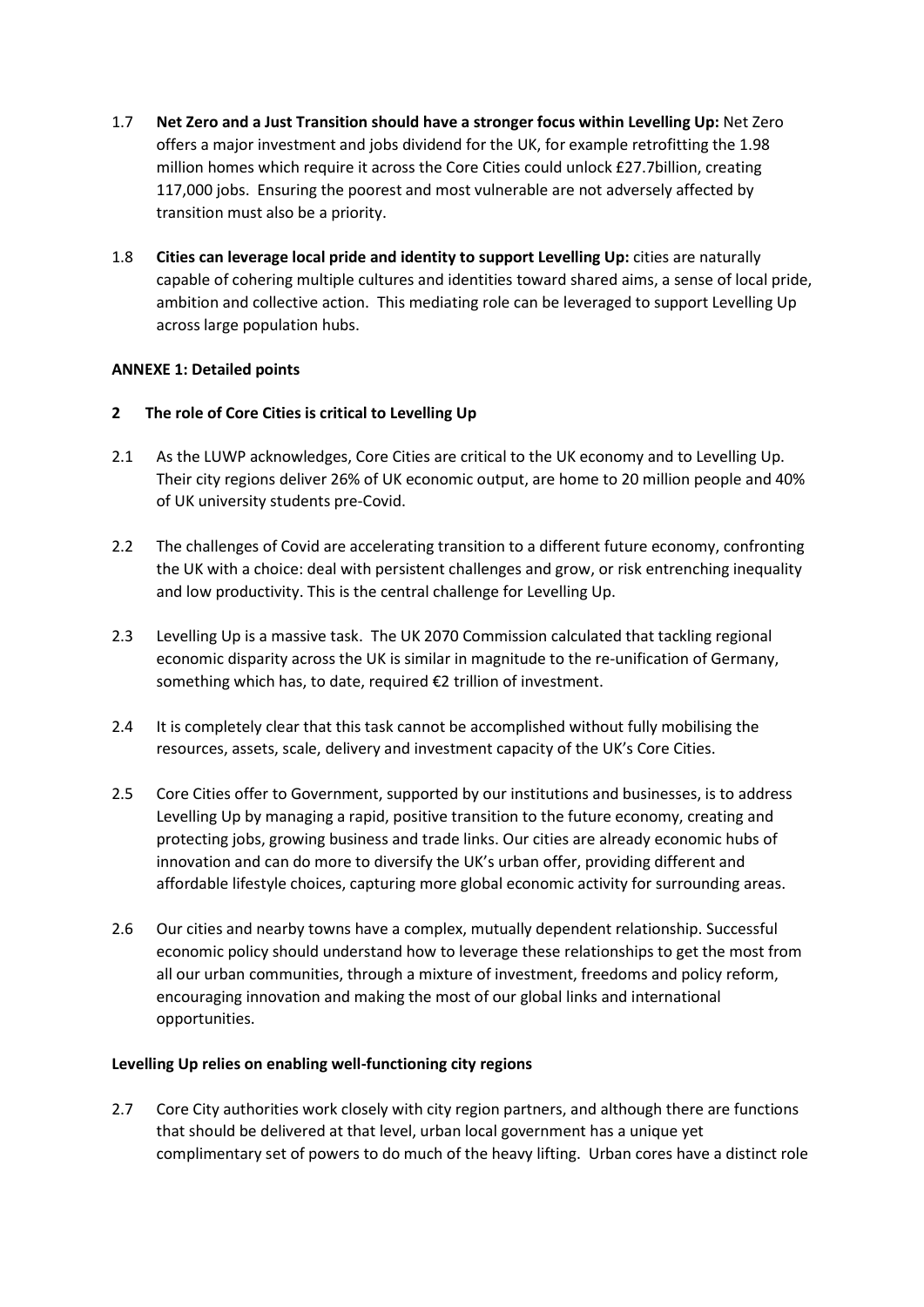in helping others succeed and in delivering key national objectives like Levelling Up and Net Zero.

- 2.8 Well-functioning city regions are able to positively leverage this role of the Core City, its concentrations of assets, institutions, business and employment potential to drive growth in surrounding towns, cities and rural areas. In a report for Core Cities which we were pleased to see mentioned in the LUWP, the OECD<sup>i</sup> referred to this as 'borrowed agglomeration' (entirely different to 'trickledown', which has never been part of Core Cities thinking) and made an evidenced case for interventions that can boost the productivity of the whole city region, and beyond.
- 2.9 Despite the enormous scale of the Core Cities economic contribution, their productivity is low by international standards, even taking London out of the equation. Our analysis suggests that, if they performed at the same level as comparable groups of cities in Europe, Asia and North America, the UK economy would grow by up to £100 billion a year.
- 2.10 Some low productivity can be attributed to post-industrial economic restructuring. Looking back over a forty-year period we can see that in the early 1980s the Core Cities actually outperformed the capital, but have been knocked back by successive recessions and found it harder to recover than London. This is partly due to their relative levels of resilience to economic shock, particularly in respect of infrastructure investment and skills-levels in local labour markets. This is in no way intended as a negative comment toward London, quite the opposite. The existing and future economies of Core Cities and the capital are intimately linked: the UK needs all its major cities to succeed.



Core Cities. UK and London Output Growth Paths (1971-2015)

2.11 These issues will affect an entire city region if unaddressed. A low-productivity urban area near a high-productivity city will benefit by strengthening economic links and flows with that city, as a two-way relationship, not just out-commuting. However, if a low-productivity urban

Note: Belfast added from 1990 Source: Core Cities UK, CE Calculations, from Gardiner, B & Martin, R, 2019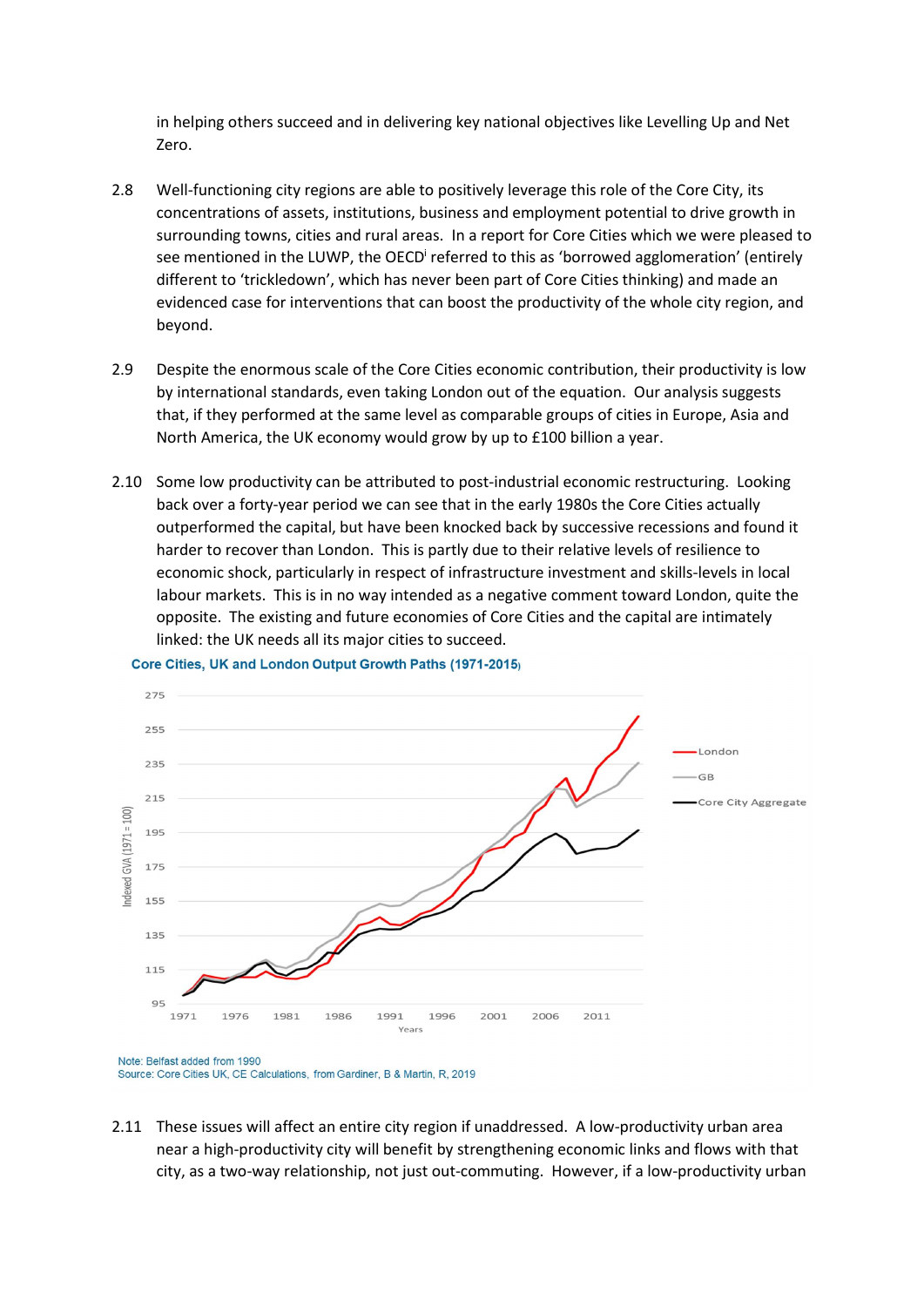area is near a low productivity city, any and all interventions will have a limited impact unless the productivity of that city is also addressed<sup>ii</sup>.

- 2.12 This has implications for governance. The LUWP focuses on Mayoral Combined Authorities (MCAs) as a geography of focus and intervention. Core Cities work closely with MCAs individually and collectively, and recognise that for many interventions, this is the correct geography. However, a large part of the delivery architecture for the interventions required sits with local authorities, particularly Core Cities, and it would be useful to recognise these different but complimentary roles in future policy. The Core City will also have an embedded understanding of what is required to improve productivity, even if they lack some of the levers to do so currently (as do MCAs). If Levelling Up is to be UK-wide, we should also recognise MCAs are an England-only model.
- 2.13 The success of Levelling Up therefore relies on boosting the productivity of Core Cities through strategies that also connect and 'shrink' the city region, bringing other towns and cities closer together, effectively increasing the scale of a city and city region. As set out elsewhere, e.g. the City Growth Commission, enhanced connections between two or more city regions can have significant positive effects on productivity.

### Harnessing the technological and social innovation of cities will help the whole of the UK Level Up

- 2.14 Cities are natural innovators and we can harness their creativity to deliver Levelling Up. Many past innovations we think of as 'national' have in fact emerged from place-based pilots and then scaled up: our great railways, the National Grid, utility companies and the NHS. Government has an opportunity to back civic leadership in our cities (not just councils, but all the institutions across the public and private sector they can convene, plus citizens) to create a new wave of innovation between public, third and private sectors that can be scaled up, unleashing our talent to overcome the Covid legacy, and go further.
- 2.15 Social innovation is equally important and communities must have a say in Levelling Up, and feel it is happening for them. An imposed, top-down model will fail. Supported by local government, our communities have showed great resilience during the pandemic. They don't want a hand out, they want a hand up to build their own resilience and future success.

#### Raising productivity requires addressing structural inequality through high-quality public services

- 2.16 There is a major opportunity for Government to work with cities to address long term issues that have held the UK back. Not just the direct challenges resulting from the pandemic, but to see Levelling Up as a means to chart an ambitious new course toward a different future. To succeed, strategies must deal with underlying issues that were already holding back cities.
- 2.17 The alternative is 'Levelling Out', a limited recovery resulting in disengaged urban communities, with health, educational and productivity challenges worsening, acting as a drag on national economic performance.
- 2.18 A large part of low productivity in Core Cities relates to 'in work' factors, and can be addressed through investment in innovation, R&D, digital, and other infrastructure, reducing congestion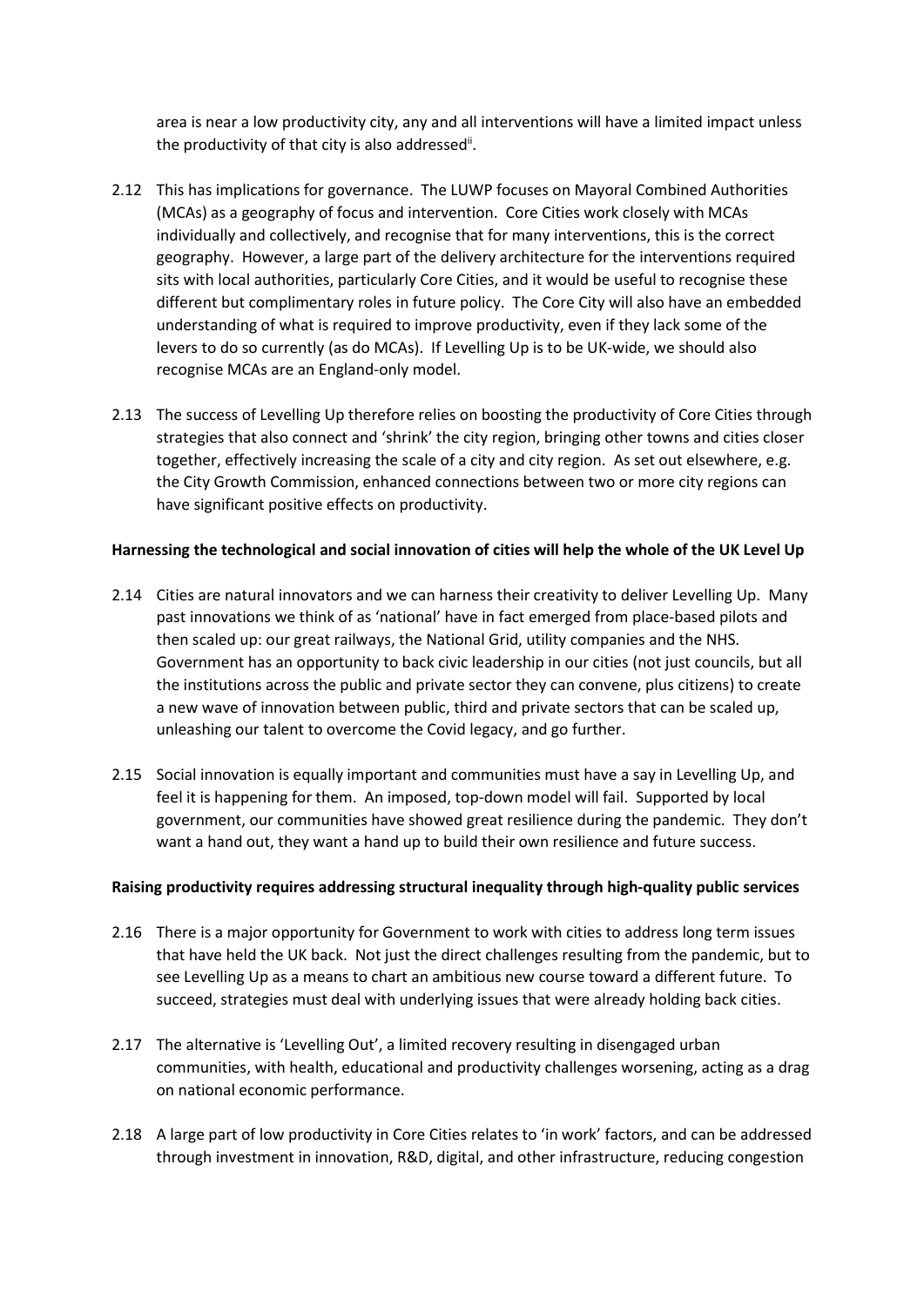and travel times, up-skilling businesses and employees, boosting trade and managing the shift to Artificial Intelligence and Net Zero, both as Just Transitions.

- 2.19 But almost 40% of low productivity across the Core City regions is, on average, directly linked to deprivation. Any attempt to increase productivity will therefore fail if it does not directly address structural inequalities. These cities have experienced significant, persistent and increasing deprivation, with low levels of skills, physical and mental health across their most vulnerable communities.
- 2.20 Pre-existing poor health linked to deprivation increased the impacts of Covid for Core Cities, and the pandemic starkly revealed the links between a well-functioning economy, public services and population health, demanding a rethink of what is meant by 'economic resilience'. We can no longer think of this only in terms of infrastructure, skills and business assets, but need to do so through the lens of the population as well.
- 2.21 Population health is therefore a first-order economic issue, yet the services that support this, and those that enable local economic leadership have been greatly eroded over recent years. The pandemic also delivered a 'double whammy' to Core City finances, reducing income from Business Rates and Council Tax whilst increasing expenditure on pandemic impacts, well beyond levels of Government compensation.
- 2.22 The solutions to this can be complex but highly achievable, relying on an increased focus on prevention / early intervention, and an alignment of the different systems, services and investment that can improve people's health, connect them to the labour market and ensure there are quality jobs available to them. This does not however require a rewiring of the system, and can be achieved through pragmatic approaches to co-commissioning. Several pilots including Working Well demonstrate this.
- 2.23 The Marmot Review makes clear and deliverable recommendations to address many of these issues. There is a big opportunity for the Levelling Up agenda to pick these up and connect them to local and national economic strategies, placing population health, wellbeing and inclusion at their heart. It is an unpleasant probability that there will be further pandemics, so this approach is a win-win: increase productivity now and strengthen resilience to future shocks.

### Strengthening local convening powers and place-based delivery will support Levelling Up

- 2.24 Whilst the LUWP's commitment to further devolution to more areas is welcomed, the debate on devolution has in our view become somewhat sterile, limited to what in reality amounts to the decentralisation of a partial set of services, budgets and powers to go with these – it is functional rather than fiscal.
- 2.25 We fully support the Devolution Trailblazers, see these as an opportunity to refresh this dialogue, and would want to see the opportunities carved out through that process available to all Core Cities and city regions that want them. We want to see all our cities get the maximum powers and resources needed to Level Up their communities.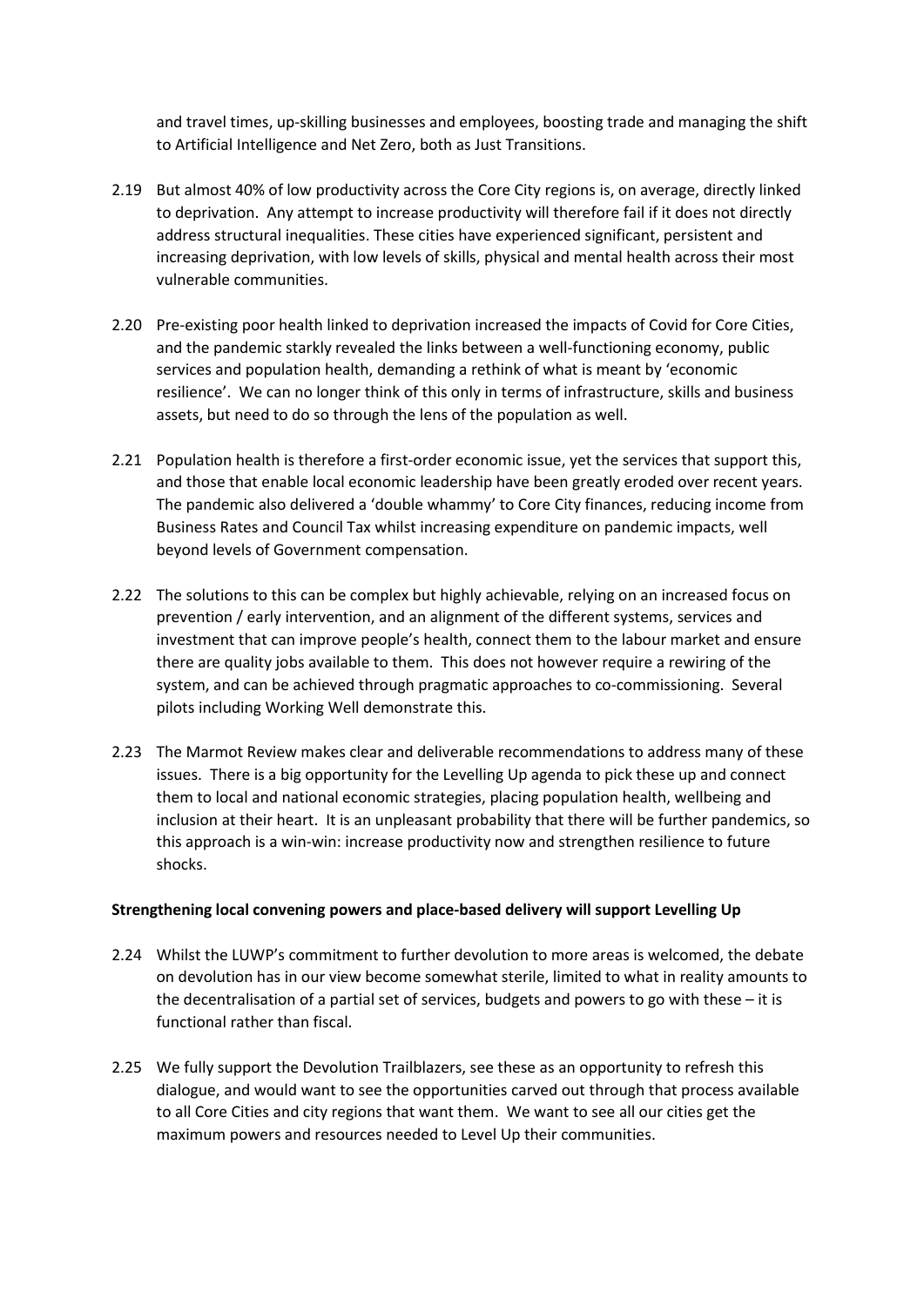- 2.26 City authorities have a unique set of connections and leadership ability across economy, community and business. These are different but complimentary to Combined Authorities. City authorities are a form of highly stable, long-term governance that have already delivered multi-decade economic restructuring projects, balancing these with the need for quick results on urgent priorities.
- 2.27 We can work as a group to support the deployment of these powers, recognising that there are different arrangements within the Devolved Administrations, but also using our UK-wide links to good effect by sharing innovation and learning in all directions.
- 2.28 Covid, like previous economic shocks, has had asymmetric impacts on communities and economies but many responses have been, and still are, place blind and siloed. This issue goes to the heart of the Levelling Up agenda and addressing productivity. For example, delivering positive Levelling Up outcomes for young people in towns and cities relies on joining up services to create a pathway that incorporates: Early Years, education and careers guidance; employment, entrepreneurship and job creation; access to affordable housing, workspace and childcare.
- 2.29 If Government wants to deliver Levelling Up and tackle inequalities, it should promote such joined up programmes, harnessing local knowledge and capacity to deliver in a place-based manner. The current system is not equipped to deliver this and needs to be incentivised to do so – in fact unaligned services can and do fatally undermine each other at the local level.
- 2.30 Opportunities will otherwise be missed, particularly in dealing with large-scale unemployment in areas where cities are vulnerable, like retail, hospitality and tourism. Cities have the ability to manage retraining, job creation and re-employment through local networks and knowledge in a way that national systems cannot deliver.
- 2.31 City authorities must have the ability to address these issues in a way which meets needs and opportunities of each area, alongside the resources to reactivate and then grow city centres, as drivers of wider regional economies. It is also critical that local economies can align local, sub-regional and national investment to capture maximum benefits and unleash potential. Without this, impact and value for money cannot be measured. Place-based deals should therefore be a vehicle to enable the following policy:
	- 1. System and Place-Based Public Services: addressing economy, deprivation, health, skills and employability in the round.
	- 2. De-ringfencing Infrastructure investment: enabling government's 'infrastructure revolution' in an efficient and timely manner, transitioning to the digital and Net Zero economy.
	- 3. Area-based Initiatives: supporting the urban core to adapt and revitalising urban neighbourhoods, including through the Shared Prosperity Fund
- 2.32 The key to a well-functioning place-based model is that it wholly incentivises and frees up the full range of national and local players relevant to a particular issue to work collectively at the right spatial level, pooling effort and resource over a long enough time horizon. Our view is that these geographies should be decided locally, and include measures specific to the urban cores.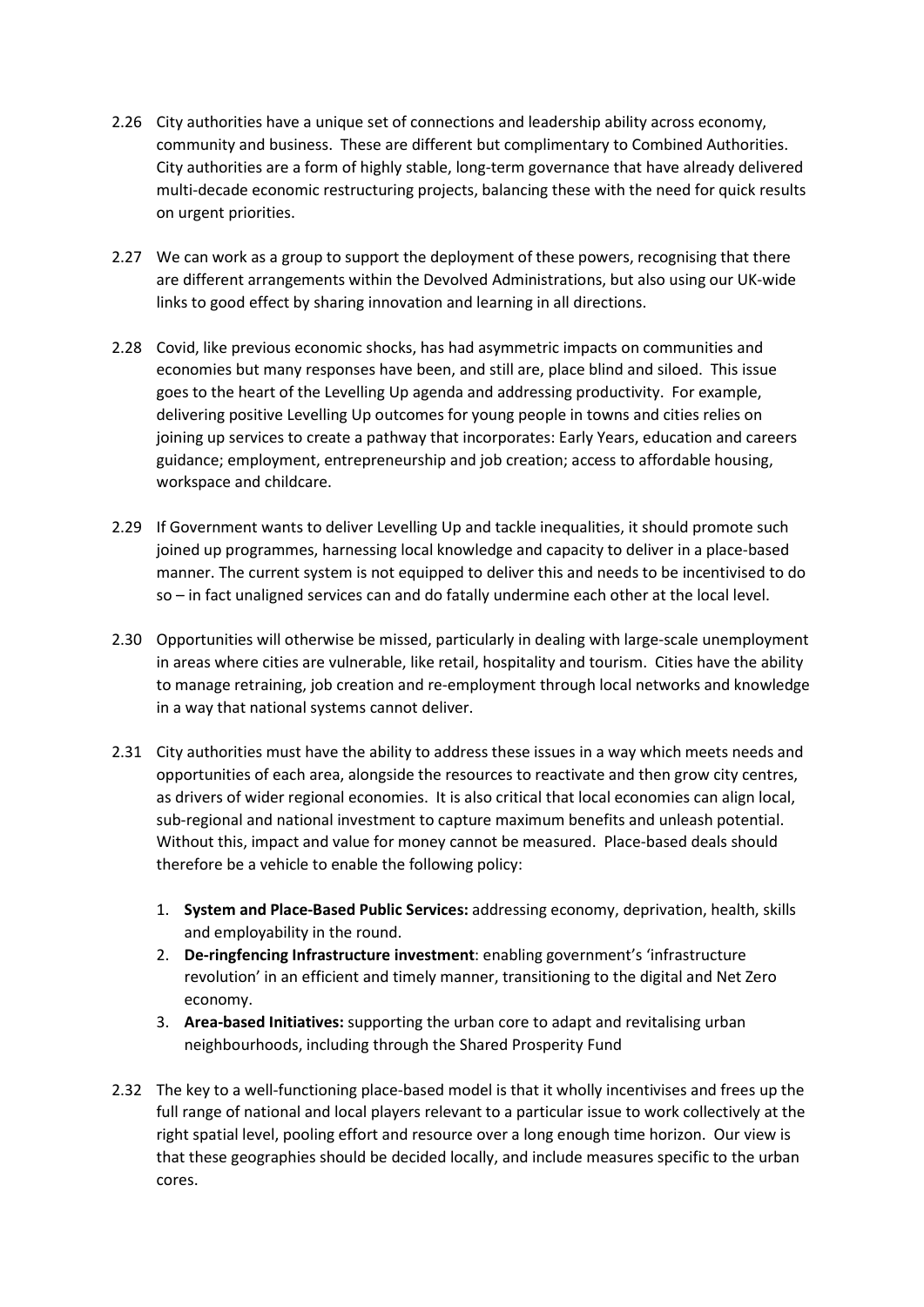- 2.33 It must also have democratic leadership and accountability built-in. Three steps to achieve this which allow for immediate action are as follows.
	- 1. Incentivised co-commissioning
	- 2. Legally binding co-commissioned frameworks
	- 3. Fuller devolution, with resource, powers and accountability
- 2.34 Although what we are suggesting would have radical results, it is in some ways not a radical step, but instead a formalisation and tidying of pre-existing models into a National Framework around which Deals can be built that suit each place including, but beyond, Core Cities.

# Innovative finance and investment models could be created to back Levelling Up

- 2.35 We have rehearsed the almost complete lack of ability of cities in the UK compared to international counterparts to raise revenues to support the ambitions of their citizens, elsewhere and at length, and see no real appetite at the national level to open up this debate currently. We should however recognise that this issue is an important one. Levelling Up, recovery and future growth requires investment, not just from the public purse.
- 2.36 Core Cities are a founding partner of the UK Cities Climate Investment Commission (UKCCIC), along with London Councils and the Connected Places Catapult. This partnership has delivered an innovative financing mechanism that will drive private investment into Net Zero projects across all our cities.
- 2.37 We propose doing the same for Levelling Up. Working with Government, we could quickly create more revolving door investment funds by flexing existing local financial instruments, combining these with any new funding including the UK Shared Prosperity Fund, in a way that might pay back the majority of monies over time.
- 2.38 We could also re-energise Enterprise Zones and Tax Increment Financing models, for example extending the period for retaining business rate growth within any Zone / TIF from 25-40 years, which would release very significant investment. Enabling a second wave of TIF-style projects and value capture (e.g. land values in growth corridors) would be a further way to generate investment and safer routes to borrowing. We suggest government invite proposals from localities on what this should look like and what the benefits might be.
- 2.39 The UKCCIC demonstrates the effectiveness of collaboration between cities, national and local bodies, providing evidence that a competitive bidding process for funds is not always the right way to achieve maximum impact, and can in fact undermine collaborative efforts within and between city regions.

### Net Zero and a Just Transition should have a stronger focus within Levelling Up

2.40 Our work with the UKCCIC has evidenced a £300 billion investment opportunity across our cities and London for Net Zero projects, which will in turn deliver a massive skills and jobs dividend for the UK. As an example, Housing retrofit delivers twice as many jobs as new build on average, and retrofitting the 1.98 million homes which require it across the Core Cities